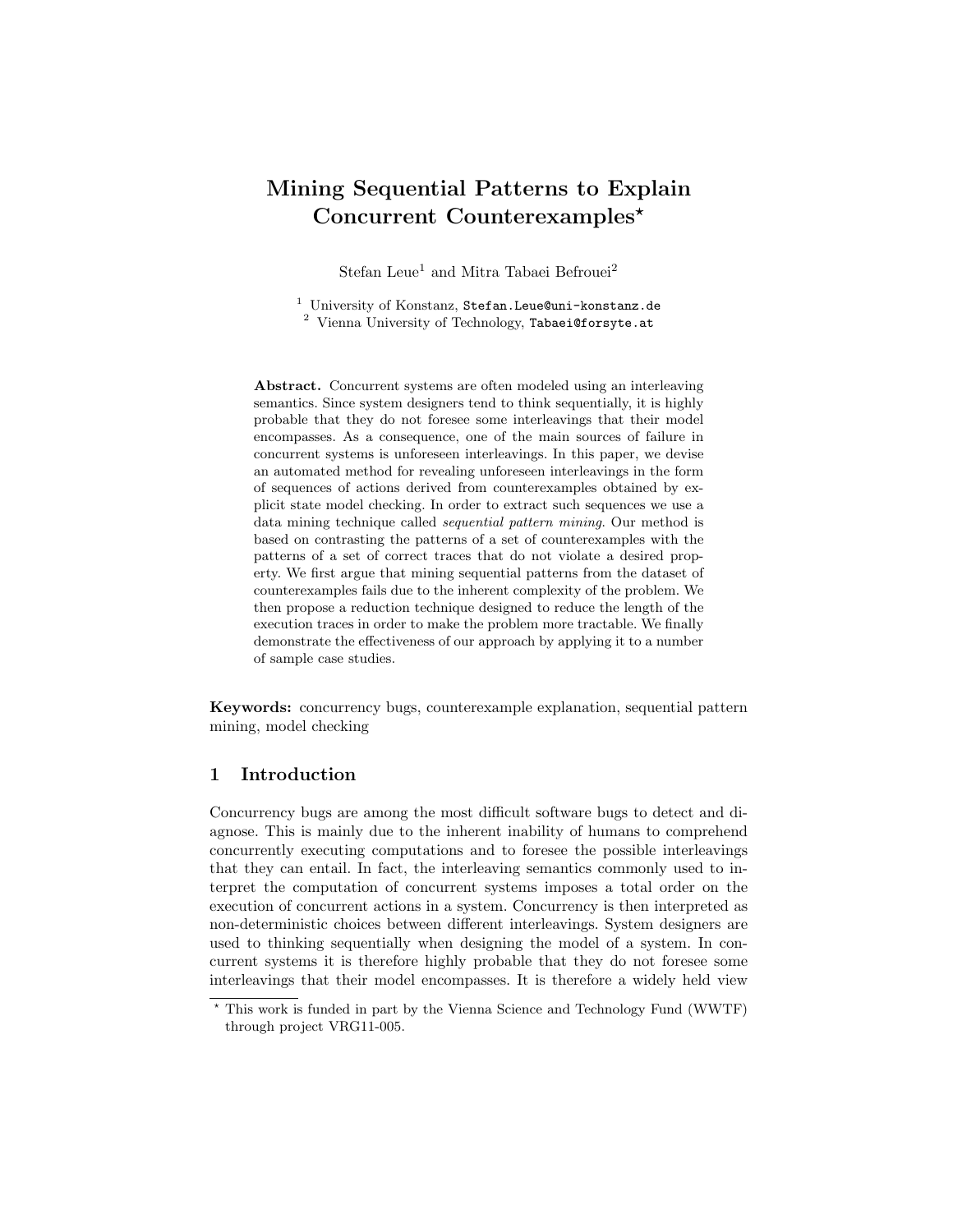that one of the main sources of failure in concurrent systems is unforeseen interleavings resulting in undesired system behavior.

Model checkers are particularly efficient in detecting concurrency bugs due to the exhaustive exploration of all possible interleavings of the concurrent actions that they perform. They can therefore reveal bugs which are impossible or difficult to find by testing methods. However, counterexamples generated by model checking tools only indicate symptoms of faults in a model, they do not offer aid in locating faults in the code of the model. In order to locate a root cause for a counterexample in the code of a model a significant amount of manual analysis is required. Since the manual inspection of lengthy counterexamples of sometimes up to thousands of events is time consuming and error prone, an automatic method for explaining counterexamples that assists model designers in localizing faults in their models is highly desirable.

In this paper we aim at developing an automated method for explaining counterexamples indicating the violation of a desired property in concurrent systems. Our method benefits from the analysis of a large number of counterexamples that can be generated by a model checking tool such as SPIN [9]. We refer to the set of counterexamples that show how the model violates a given property as the bad dataset. With the aid of SPIN, it is also possible to produce a set of execution traces that do not violate the desired property. We refer to this set of non-violating traces as the good dataset.

For explaining counterexamples, we examine the differences in the traces of the good and bad datasets, which is the foundation of a large number of approaches for locating faults in program code (see, for instance, [27]). Lewis' theory of causality and counterfactual reasoning provides justification for this type of fault localization approaches [13].

To reveal unforeseen interleavings in the form of sequences of actions, we use a data mining technique called sequential pattern mining or frequent subsequence  $mining$  [1, 4]. This data mining technique has diverse applications in areas such as the analysis of customer purchase behavior, the mining of web access patterns and the mining of motifs in DNA sequences. Frequent subsequence mining is an active area of research and a number of algorithms for mining frequent subsequences, which have been proven to be efficient in practice with respect to various test datasets, have been developed [26, 25, 20].

By contrasting the sequential patterns of the good and bad datasets, we extract a set of sequences of actions that are only common in the bad dataset but not common in the good dataset. We refer to this approach as *contrast mining* and to the resulting patterns as anomalies. We assume that these anomalies can reveal to the model designer unforeseen interleavings or unexpected sequences of actions that cause the violation of a desired property.

The contributions of this work are as follows:

- 1. We propose an automated method based on contrast mining for explaining concurrency bugs.
- 2. We propose a length reduction technique to make the mining problem more tractable.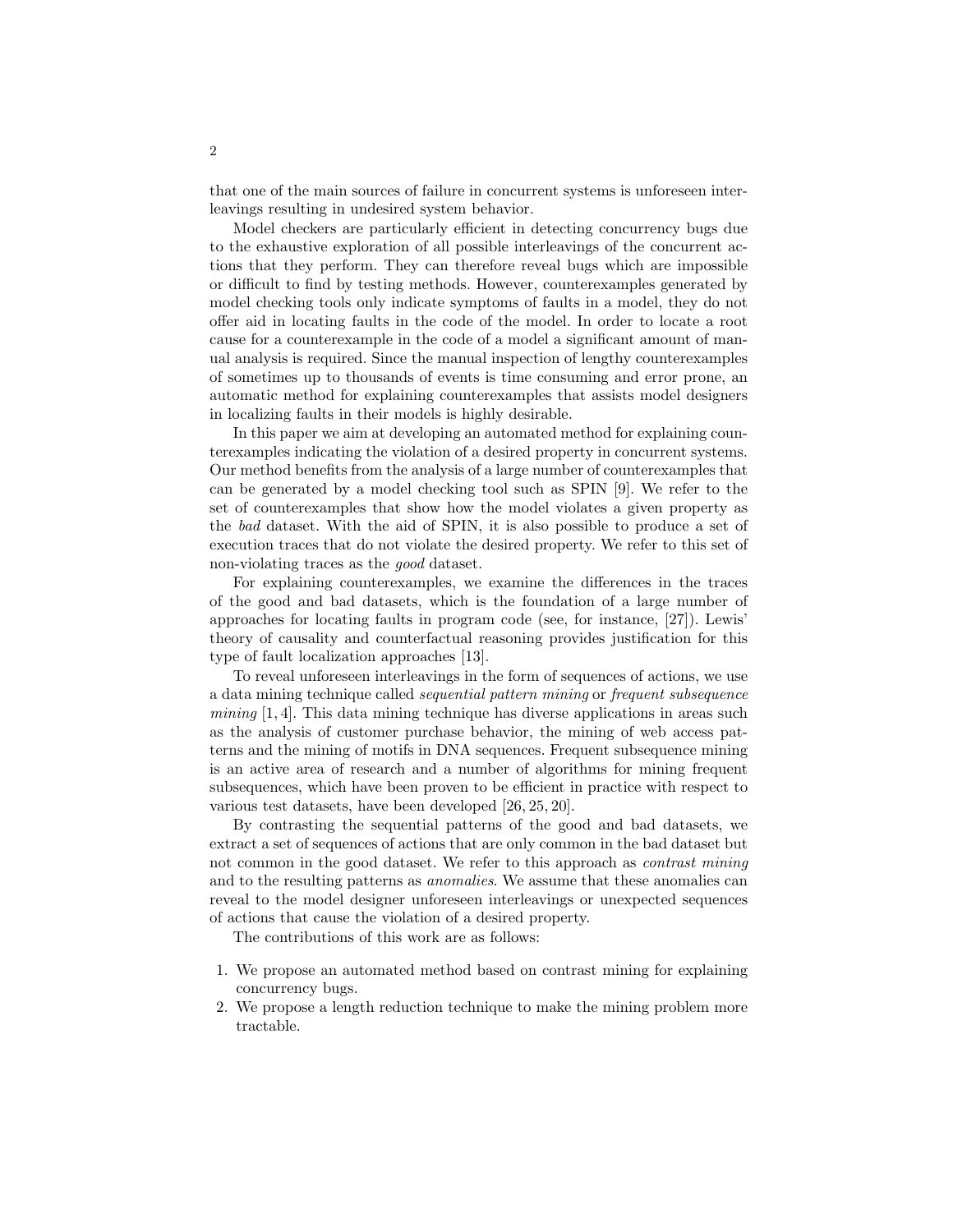3. We show how concurrency bugs can be explained in general by only analyzing the good and the bad traces and without exploiting the characteristics of specific bugs such as data races or atomicity violations.

In our precursory work on explaining counterexamples [12] we extract ordered sequences of events consisting of contiguous events inside counterexamples. In this work, we improve our explanation by extracting sequences of events which do not necessarily occur contiguously inside counterexamples.

Structure of the Paper. Section 2 gives the definition of the problem and also motivates the problem by introducing a running example. Section 3 describes in detail our proposed method for explaining counterexamples. We then present experimental results in Section 4. Section 5 discusses closely related work from different domains. Section 6 concludes with a note on future work.

## 2 Problem Definition

## 2.1 Basic Concepts

Our goal is to identify ordered sequences of non-contiguous events that explain the violation of a safety property in a concurrent system. Such a violation represents that there exist undesired or unsafe states which are reachable by system executions. We use the explicit state model checker SPIN [9] in order to compute system executions represented as sequences of events that lead from an initial state of the system into a property violating state, often referred to as counterexamples. We use linear temporal logic (LTL) [2] to specify properties and we use  $\sigma \not\models \varphi$  to express that a counterexample  $\sigma$  violates an LTL property  $\varphi$ .

Definition 1. Let Act denote the finite set of actions in a concurrent system. If counterexample  $\sigma$  violates the safety property  $\varphi$ , then  $\sigma$  will be a finite sequence of events denoted as  $\langle e_1, e_2, ..., e_n \rangle$  where each  $e_i$  corresponds to the execution of an action in the system.

In fact, the finite set of actions, Act, corresponds to the Promela statements [9] of the concurrent system models verified by the SPIN model checker. According to Def. 1, we may use the terms occurrence of an event and execution of an action interchangeably since both refer to the same concept. When we refer to an execution trace or a trace, we mean a finite sequence of events according to Def. 1.

Although counterexamples are typically lengthy sequences of events, only a small number of events inside them are relevant to a property violation. In a concurrent system, the orders of the events inside a counterexample can also be causal for the occurrence of a failure and can hence point to a bug. As we argue above, system failures are often due to an unexpected order of the occurrence of events in concurrent systems.

In this paper we explain concurrent counterexamples by identifying explanatory or anomalous sequences inside the counterexamples. Such sequences reveal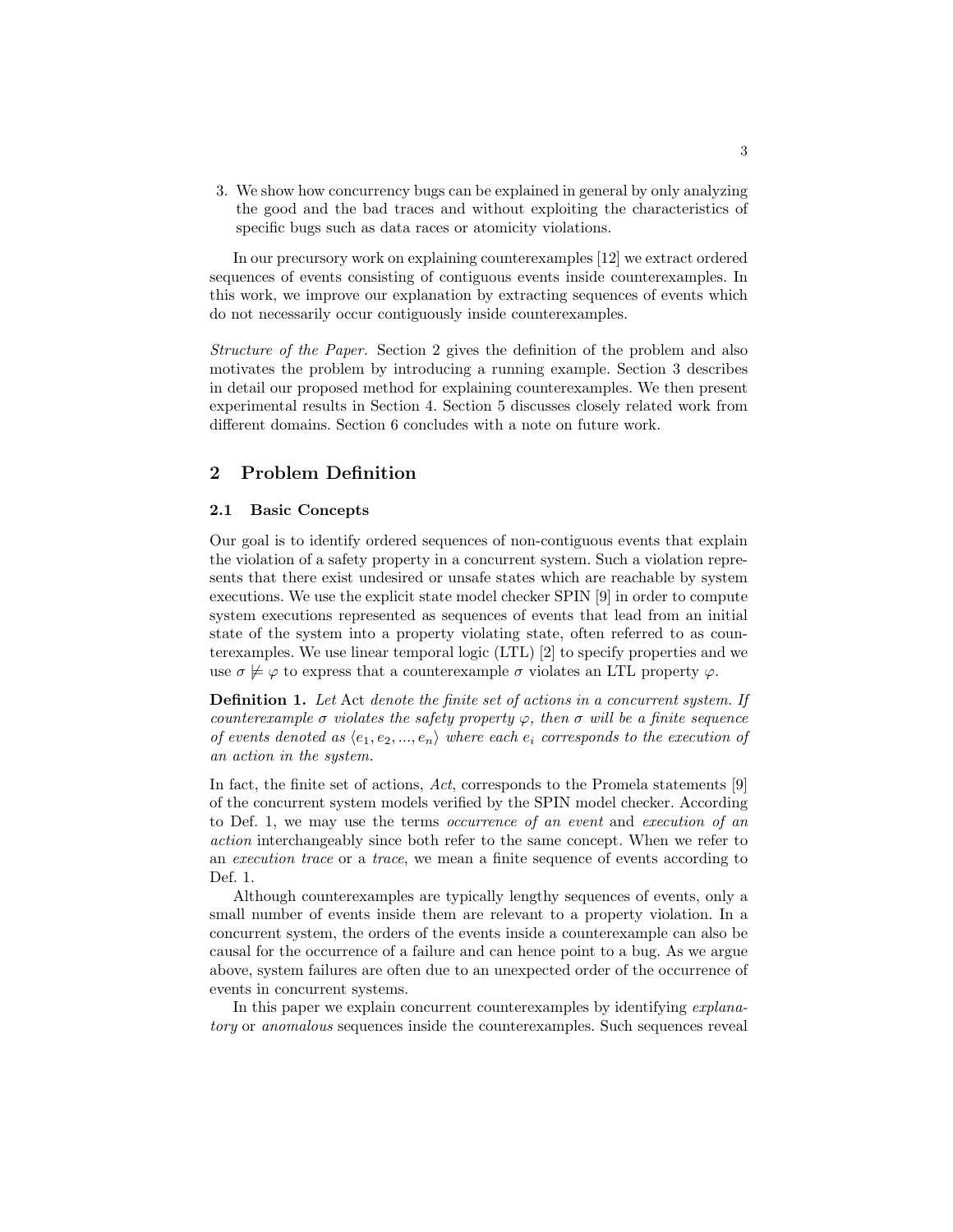specific orders between some events inside a counterexample which are presumed to be causal for the property violation.

**Definition 2.** Let  $\psi$  denote a sequence, i.e,  $\psi = \langle e_0, e_1, e_2, ..., e_m \rangle$  and  $\sigma$  a feasible execution trace.  $\psi$  is an explanatory sequence, if  $\forall \sigma$  in which the events  $e_0$  to  $e_m$  occur in the order defined by  $\psi$  it holds that  $\sigma \not\models \varphi$ .

In the following subsection we will use a motivating example to illustrate that in concurrent systems such explanatory sequences occur in general as the subsequences of counterexamples.

**Definition 3.**  $\psi = \langle e_0, e_1, e_2, ..., e_m \rangle$  is a subsequence of  $\sigma = \langle E_0, E_1, E_2, ..., E_n \rangle$ denoted as  $\psi \sqsubseteq \sigma$ , if and only if there exist integers  $0 \leq i_0 < i_1 < i_2 < i_3...$  $i_m \leq n$  such that  $e_0 = E_{i_0}, e_1 = E_{i_1}, ..., e_m = E_{i_m}$ . We also call  $\sigma$  a supersequence of  $\psi$ .

Notice that a subsequence is not necessarily contiguous in the super-sequence. To capture the notion of a contiguous subsequence we introduce the concept of a substring.

**Definition 4.**  $\psi$  is a substring of  $\sigma$ , if and only if there exist consecutive integers from  $0 \leq i_0$  to  $(i_0+m-1) \leq n$  such that  $e_0 = E_{i_0}, e_1 = E_{i_0+1}, ..., e_m = E_{i_0+m-1}$ .

In our previous work, the sequences isolated for explaining counterexamples are the substrings of counterexamples containing contiguous events inside the counterexamples.

## 2.2 A Motivating Example

Using an example case study we now illustrate how a deadlock can occur due to the temporal order of execution of a set of actions in the model of a concurrent system. Referring to this example we then argue that contrasting sequential patterns of the bad and good datasets can reveal the anomalous sequences of actions that can help to explain the violation of a property, such as a deadlock in a concurrent system. We use the model of a preliminary design of a plain old telephony system  $(POSTS)^3$  as an example. This model was generated with the visual modeling tool VIP [10] and contains a number of deadlock problems. It comprises four concurrently executing processes corresponding to two users and two phone handlers. Each user in this model talks to a phone handler for making calls. The phone handlers are communicating with each other in order to switch and route user calls.

A portion of a counterexample indicating the occurrence of a deadlock in the POTS model is given in Fig. 1. The events in this figure are displayed along with the name of the proctypes to which they belong. *proctype* is the keyword used in Promela for defining a process. The events are, in fact, Promela statements [9] that are separated by a "." from the name of the proctypes to which

4

<sup>3</sup> The Promela code of the POTS case study is available at http://www.inf.unikonstanz.de/soft/tools/CEMiner/POTS7-mod-07-dldetect-never.prm.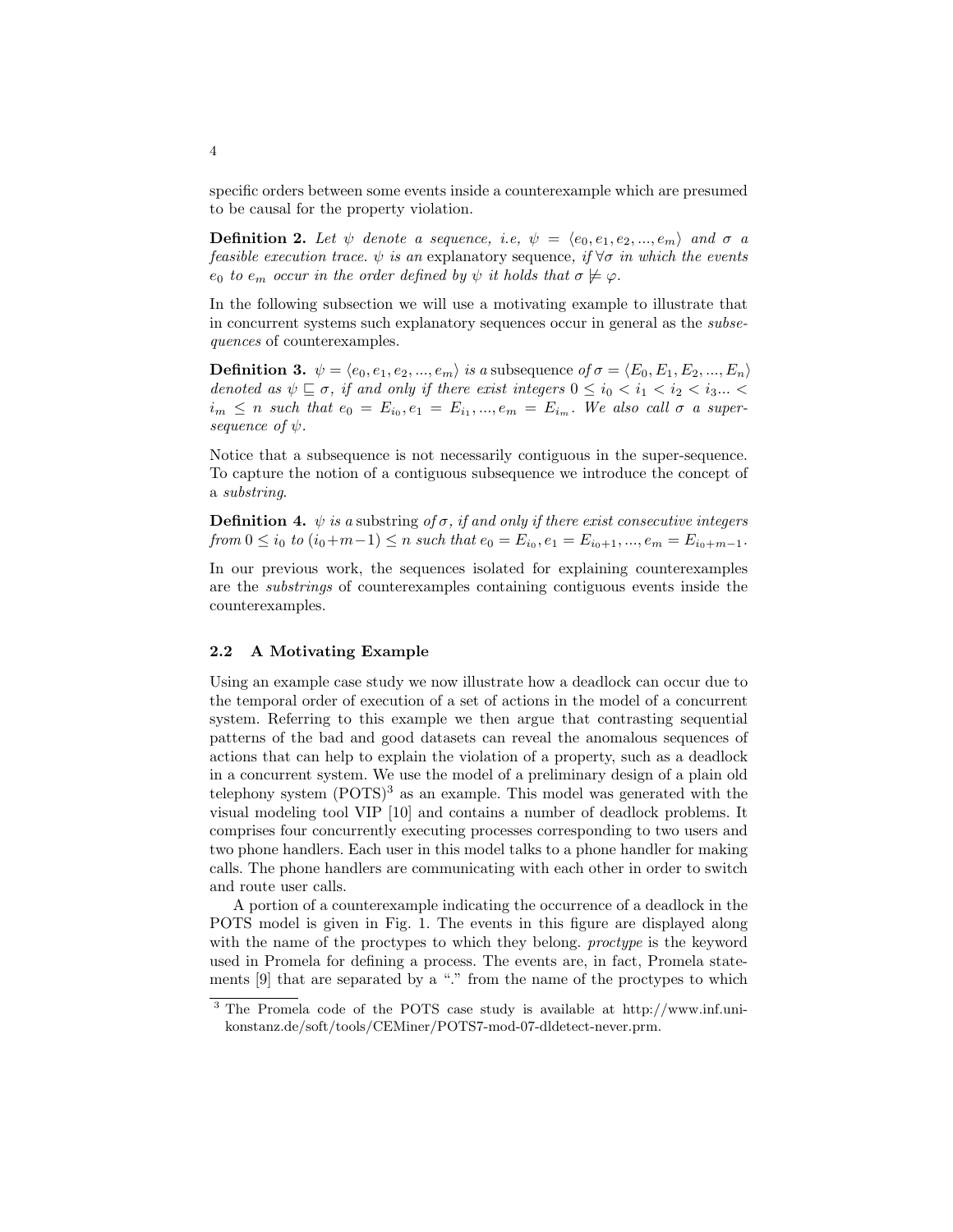they belong. The events highlighted by the arrows on the left hand side of the trace reveal a problematic sequence of actions which can be interpreted as giving an explanation for the occurrence of a deadlock. This identified sequence for explaining the deadlock is, in fact, an example of an unforeseen interleaving of concurrent events. The presumed assumption of the model designer is that the User1 and PhoneHandler1 proctypes are synchronized so that when the Phone-Handler1 proctype sends a dialtone message, the User1 proctype subsequently receives it before taking any other action. However, as Fig. 1 indicates the model contains faults so that the events 6 and 15, which correspond to the sending of a "dialtone" message by the PhoneHandler1 proctype, are not followed by a receiving event of the User1 proctype. The statements executed by the User1 proctype after events 6 and 15 are  $lonhook$  and phone number = 0, respectively, which causes an unread message to remain in the channel between the User1 and PhoneHandler1 proctypes. While the unread message of the event 6 is received by event 14, there is no corresponding receive event for the message of the event 15. Since the channels have a capacity of one message, the unread message of the event 15 causes the *PhoneHandler1* proctype to block after event 22 when it tries to send a "busytone" message to the User1 proctype. Because of the blocking of the PhoneHandler1 proctype, the User1 proctype also blocks after the event 23. Due to the symmetry in the model, a similar interaction can occur between the User2 and PhoneHandler2 proctypes, which finally leads the system to a deadlock state.



Fig. 1. Part of a counterexample in POTS model

One interesting characteristic of the explanatory sequence in Fig. 1 is that the events belonging to this sequence do not occur adjacently inside the counterexample. Instead they are interspersed with unrelated events belonging to the interaction of the User2 and Phonehandler2 proctypes. In general, events belonging to an explanatory sequence can occur at an arbitrary distance from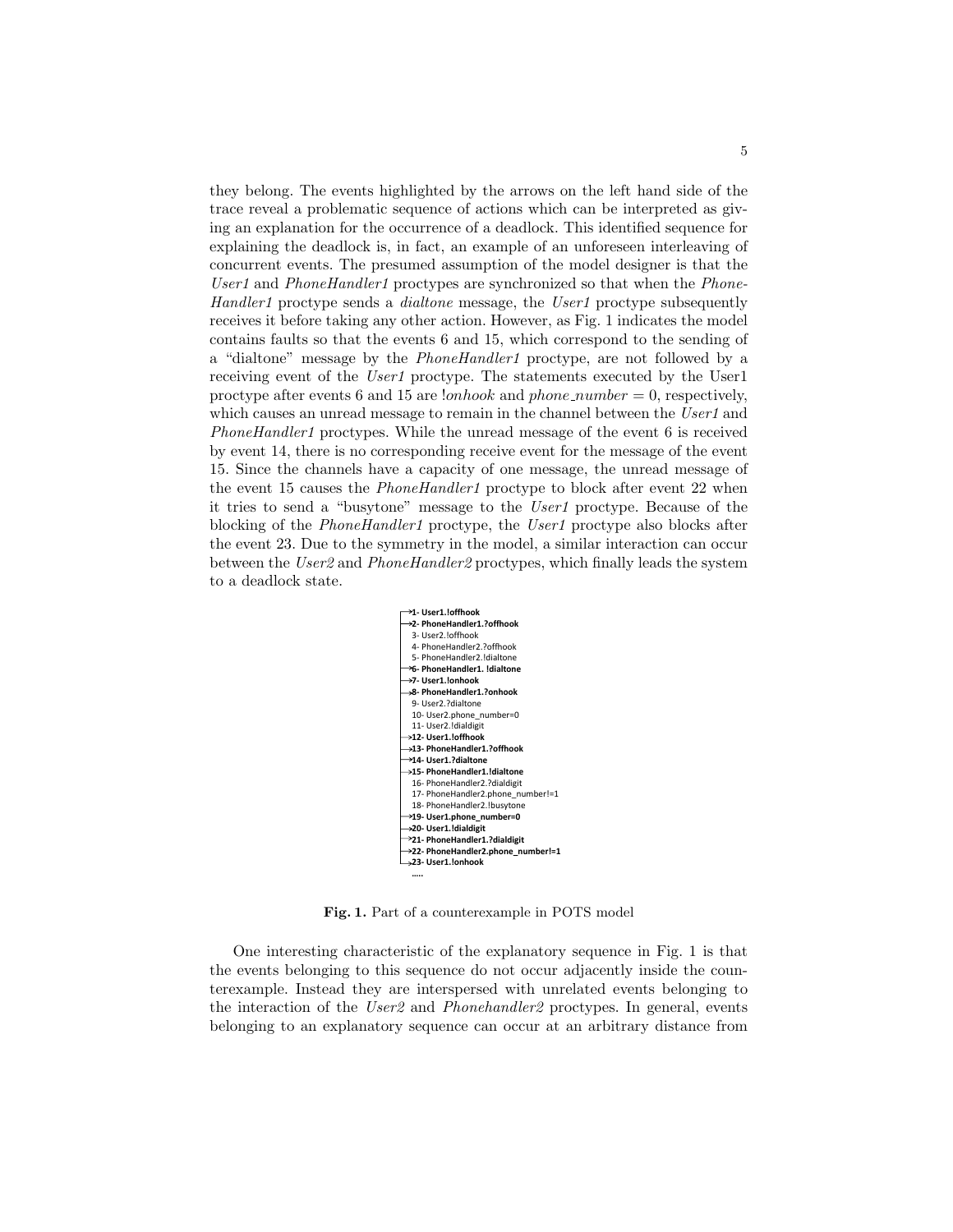each other due to the non-deterministic scheduling of concurrent events implemented in SPIN. From this observation, it can be inferred that the explanatory sequences are, in fact, subsequences of the counterexamples. In conclusion, we maintain that sequential pattern mining algorithms, which extract the frequent subsequences from a dataset of sequences without limitations on the relative distance of events belonging to the subsequences, are an adequate and obvious choice to extract explanatory sequences from large sets of counterexamples.

# 3 Counterexample Explanation

#### 3.1 Generation of the Good and the Bad Datasets

In order to use sequential pattern mining and perform the contrast mining for explaining counterexamples we use the SPIN model checker to generate two sets of counterexamples, namely the "good" and the "bad" datasets. With the aid of the option "-c $\theta$ -e", which instructs SPIN to continue the state space search even when a counterexample has been found, we generate a set of counterexamples violating a given property  $\varphi$ , called the bad dataset, denoted by  $\Sigma_B$ :  $\Sigma_B$  =  ${\sigma \mid \sigma \not\models \varphi}$ . The good dataset includes the traces that satisfy  $\varphi$ . Such traces can be generated by producing counterexamples to  $\neg \varphi$ . This is justified by the following lemma:

**Lemma 1.** For an execution  $\sigma$ , if  $\sigma$  satisfies  $\varphi$ , which is denoted as  $\sigma \models \varphi$ , then it holds that  $\sigma \models \varphi \Leftrightarrow \sigma \not\models \neg \varphi \ [2].$ 

If  $\varphi$  is a safety property, the negation of this property yields a liveness property. The counterexamples violating a liveness property are, in fact, infinite lasso shaped traces.

**Definition 5.** Let  $\hat{\phi}$  and  $(\phi')$  denote finite traces. We call  $\phi = \hat{\phi} . (\phi')^{\omega}$  an infinite lasso shaped trace where  $\hat{\phi}$  is the finite prefix of  $\phi$  and  $\omega$  denotes that  $\phi'$  is repeated infinitely.

For the purpose of our analysis we produce finite traces from the infinite good traces by concatenating  $\hat{\phi}$  with one occurrence of  $\phi'$ . We use  $\Sigma_G$  to denote a good dataset:  $\Sigma_G = \{ \phi \mid \phi \models \varphi \land \phi \text{ is finite} \}$ 

### 3.2 Sequential Pattern Mining

We now give a brief overview of terminology used in sequential pattern mining, for a more detailed treatment we refer the interested reader to the cited literature and in particular to [4].

A sequence dataset  $S, \{s_1, s_2, ..., s_n\}$ , is a set of sequences. The support of a sequence  $\alpha$  is the number of the sequences in S that  $\alpha$  is a subsequence of:  $support_S(\alpha) = |\{s \mid s \in S \land \alpha \sqsubseteq s\}|$ . Given a minimum support threshold,  $min\_sup$ , the sequence  $\alpha$  is considered a sequential pattern or a frequent subsequence if its support is no less than  $min\_sup: support_S(\alpha) \geq min\_sup$ . We denote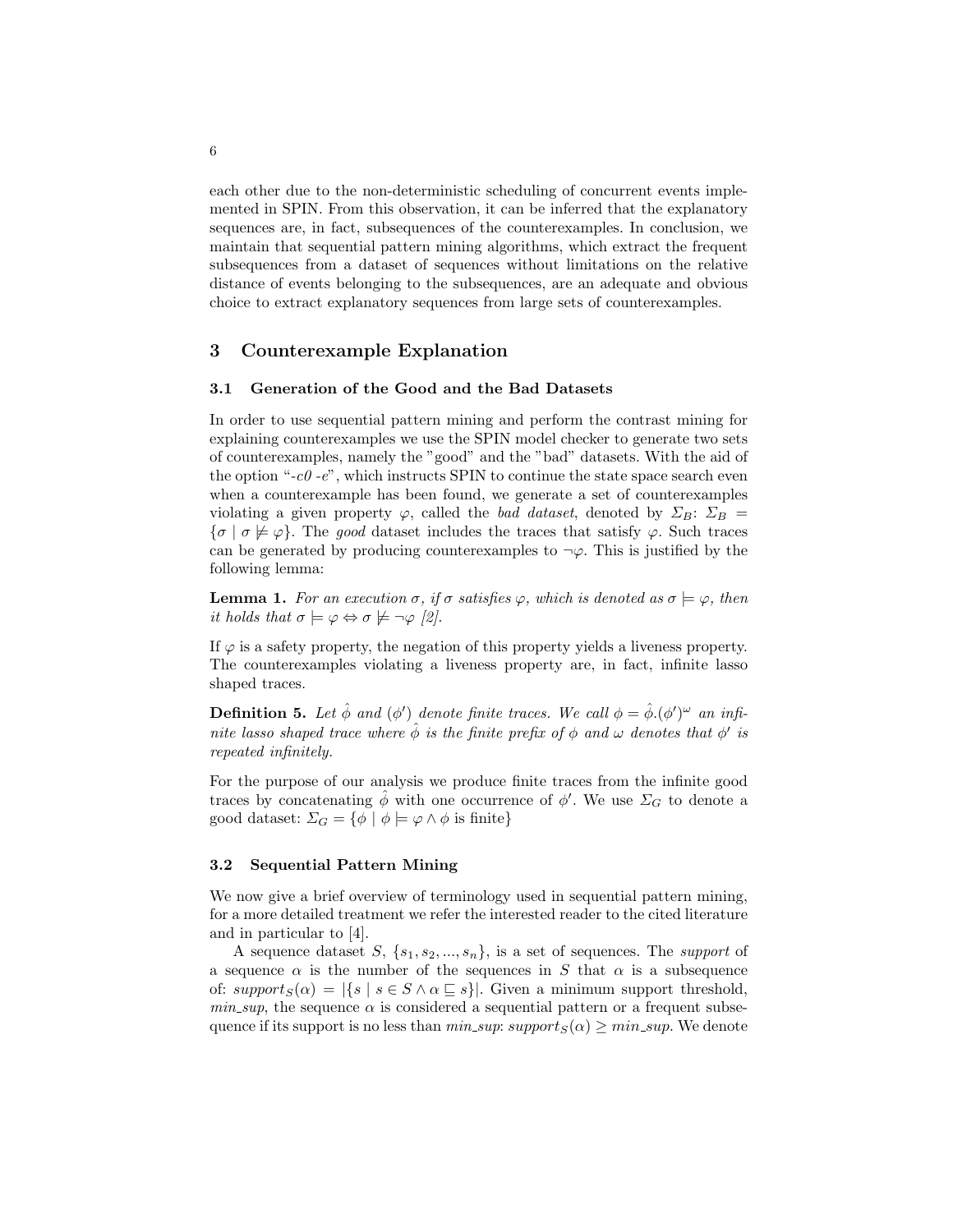the set of all sequential patterns mined from S with the given support threshold  $min\_sup$  by  $\text{FS}_{S,min\_sup}$ , i.e.,  $\text{FS}_{S,min\_sup} = {\alpha \mid support_S(\alpha) \geq min\_sup}$ .

Since mining all sequential patterns will typically result in a combinatorial number of patterns, some algorithms, such as [26, 25] only mine *closed* sequential patterns. When a sequential pattern does not have any super sequence with the same support, it is considered as a closed pattern. The set of all closed sequential patterns mined from  $S$  with the given support threshold  $min\_sup$ , denoted by  $CS_{S,min,sup}$ , is defined as follows:

**Definition 6.**  $CS_{S,min,sup} = {\alpha \mid \alpha \in FS_{S,min,sup} \land \nexists \beta \in FS_{S,min,sup} \text{ such}}$ that  $\alpha \sqsubset \beta \wedge support_{S}(\alpha) = support_{S}(\beta)$ .

In fact, the support of a closed sequential pattern is different from that of its super-sequences. Since every frequent pattern is represented by a closed pattern, mining closed patterns leads to a more compact yet complete result sets. In other words, closed patterns are the lossless compression of all the sequential patterns.

As an example, consider a sequence dataset S that has five sequences,  $S =$ {abced, abecf, agbch, abijc, aklc}. If the min\_sup is specified as 4,  $\text{FS}_{S,4} = \{a :$  $5, b : 4, c : 5, ab : 4, ac : 5, bc : 4, abc : 4$  where the numbers denote the respective supports of the patterns. However,  $CS_{S,4}$  contains only two patterns, { $abc:4, ac:$ 5}.

For explaining counterexamples, we first mine closed sequential patterns from the bad and the good datasets with the given support thresholds  $T_B$  and  $T_G$ , respectively. We call the sets of closed patterns mined from the bad and the good datasets,  $CS_{\Sigma_B,T_B}$  and  $CS_{\Sigma_G,T_G}$ , respectively. Contrasting the sequential patterns of the good and the bad datasets results in the patterns which are only frequent in the bad dataset. We call these patterns that are only common in the bad dataset, anomalies.

**Definition 7.** We call  $AS_{T_B,T_G} = {\alpha \mid \alpha \in CS_{\Sigma_B,T_B} \land \alpha \notin CS_{\Sigma_G,T_G}} =$  $CS_{\Sigma_B,T_B} - CS_{\Sigma_G,T_G}$  the set of all anomalies.

The anomalies computed according to Def. 7 are, in fact, a set of ordered sequences of events which give an explanation for the property violation. We maintain that the extracted set of anomalies is indicative of one or several faults inside the model. These anomalies can hence be used as the clues to the exact location of the faults inside the model and thereby greatly facilitate the manual fault localization process.

#### 3.3 Complexity Issues

One of the major challenges in applying sequential pattern mining algorithms for explaining counterexamples is the scalability of these algorithms. In our precursory work [12] we discuss that mining sequential patterns from the datasets of counterexamples generated from typical concurrent system models is intractable. As we argue, this observation is due to inherent characteristics of those datasets, in particular the average length of the sequences that they include as well as their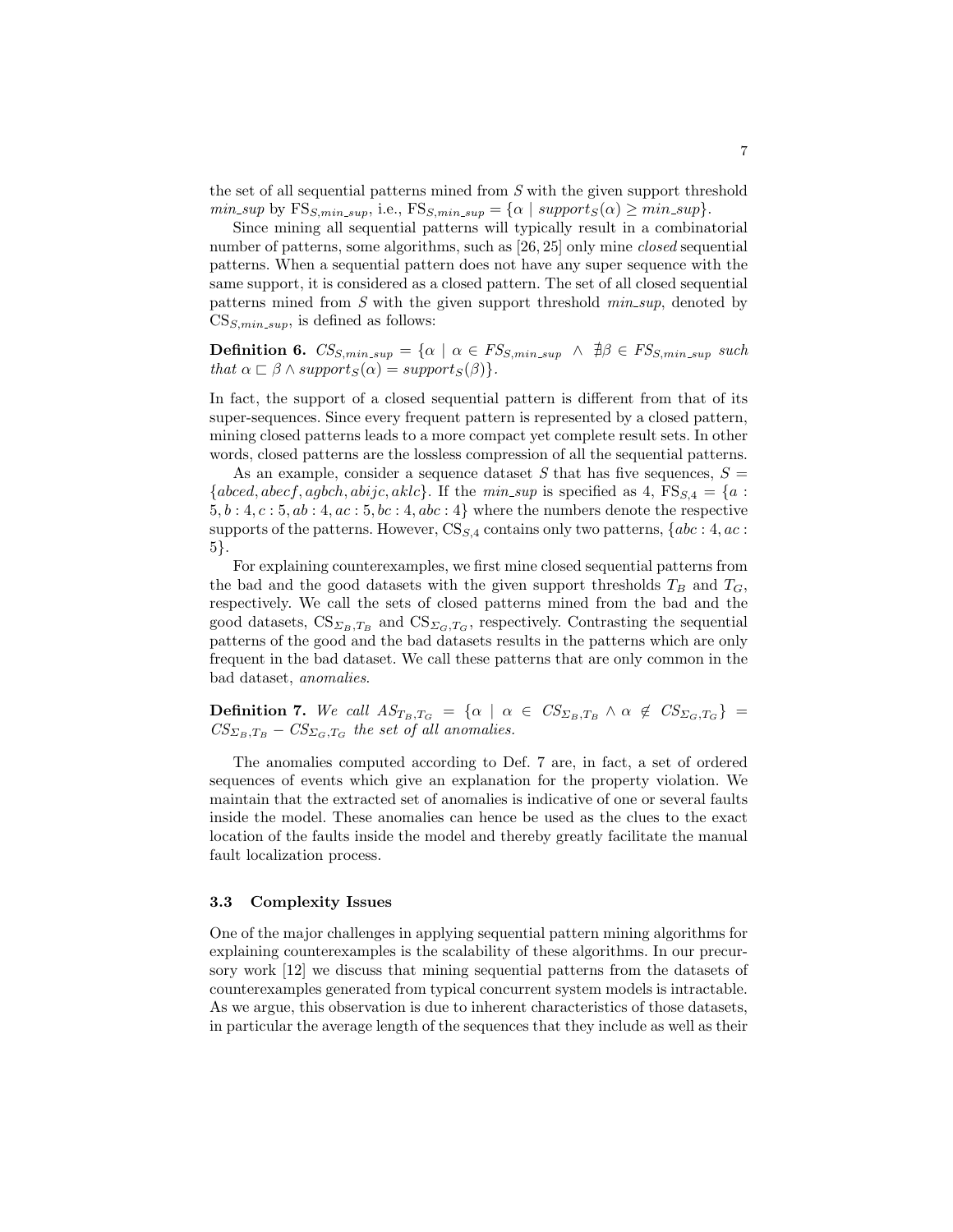denseness. We conclude that we need some technique for reducing the length of the counterexamples in order to make the use of sequential pattern mining in this application domain tractable. We will propose a length reduction technique in the subsequent subsection.

Reducing the Length of the Traces. We are mainly analyzing the behavior of non-terminating communication protocols. By inspecting the structure of the finite traces of these protocols in  $\Sigma_B$  and  $\Sigma_G$  it becomes obvious that events belonging to particular processes, for instance some event a, may occur repeatedly. For example, inside a trace of the POTS model in Fig. 3 we can observe multiple executions of the actions User1.!offhook and User1.!onhook. In order to reduce the length of the execution traces in the good and the bad datasets, we exploit repetitions of the execution of actions inside the traces. Instead of analyzing the temporal order between all the events of a trace, we decompose each trace into a number of subtraces and examine the temporal order of the events that they contain in isolation. A possible choice for decomposing a trace into subtraces is via breaking the traces at the execution of a repeating action a. Thus, the obtained subtraces contain the events occurring between each two subsequent executions of a. We define the notion of a subtrace as follows.

**Definition 8.** Let  $\phi$  denote a finite trace and action a executed n times inside  $\phi$ . By breaking  $\phi$  at the executions of a, n subtraces will be generated. The  $(i+1)^{th}$ subtrace is defined as  $\phi_{i+1,a} = \langle a_i, b_{i,0}, ..., b_{i,m} \rangle$  where  $a_i$  is the i<sup>th</sup> execution of the action a in  $\phi$  and  $b_{i,j}$  is j<sup>th</sup> event between the occurrence of  $a_i$  and  $a_{i+1}$ . The event that occurs next to  $b_{i,m}$  is  $a_{i+1}$ .

The subtraces  $\phi_{i,a}$  reveal the temporal order between the events that are preceded by the execution of  $a$  in the traces, and hence by analyzing these subtraces we can only extract the anomalous sequences of events that precede the execution of a to explain counterexamples. Hence, the extracted anomalous sequences for explaining counterexamples will only contain one execution of the action a. Notice that as a consequence of this abstraction we lose access to the causes of failures that spread over multiple cycles, for instance the repeated occurrence of event a itself without the occurrence of some other event in between.

Instead of mining patterns from the datasets  $\Sigma_B$  and  $\Sigma_G$ , we mine patterns from the datasets  $\Sigma_{BR_a}$  and  $\Sigma_{GR_a}$  containing the subtraces of the traces in  $\Sigma_B$  and  $\Sigma_G$ , respectively:  $\Sigma_{BR_a} = {\sigma_a \mid \sigma_a \text{ is a subtree of } \sigma \text{ and } \sigma \in \Sigma_B }$  and  $\Sigma_{GR_a} = \{\phi_a \mid \phi_a \text{ is a subtree of } \phi \text{ and } \phi \in \Sigma_G\}.$  In fact, for producing  $\Sigma_{BR_a}$ , we break up each trace in  $\Sigma_B$  and accumulate the resulting subtraces in  $\Sigma_{BR_a}$ . We do the same for  $\Sigma_{GR_a}$ . In analogy with Def. 7 anomalies are then computed by

$$
\text{AS}_{T_B, T_G, a} = \text{CS}_{\Sigma_{BR_a}, T_B} - \text{CS}_{\Sigma_{GR_a}, T_G}.\tag{1}
$$

For instance, the identified sequence in the example of Sect. 2.2 for explaining deadlock in the POTS model has portions  $\langle 1, 2, 6, 7, 8 \rangle$  and  $\langle 12, 13, 14, 15, 19,$  $20, 21, 22, 23$  which can be mined from the subtraces achieved by breaking the traces at the execution of *User1.!offhook*. As we have seen in Sect. 2.2, each of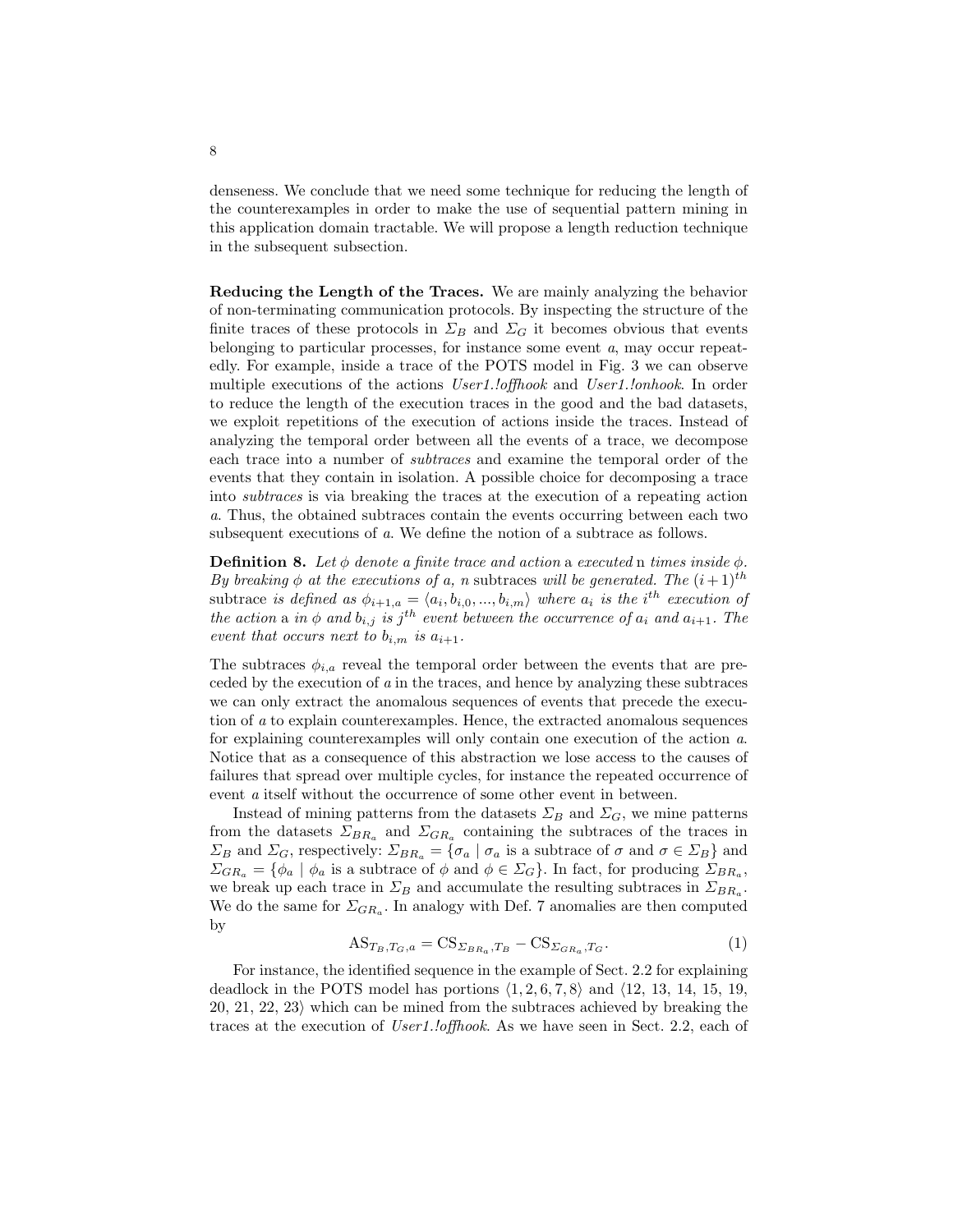these portions reveals a problematic sequence of actions that gives clues about the location of the fault in the model.

As we will see in the experimental results section, this reduction technique can reduce the average sequence length of the datasets significantly, and hence can make mining sequential patterns from them feasible. Table 1 shows the amount of the length reduction for the bad and good datasets of the POTS model obtained by applying this length reduction technique.

|       |                   |         |         |                              | Model Datasets #seq. before re- #seq. after re- avg. seq. len. be- avg. seq. len. af- |
|-------|-------------------|---------|---------|------------------------------|---------------------------------------------------------------------------------------|
|       |                   | duction | duction | fore reduction ter reduction |                                                                                       |
| POTS. | <sub>ca</sub> bad | 4109    | 497595  | 1677                         |                                                                                       |
|       | good              | 107029  | 43668   | 3079                         | '21                                                                                   |

Table 1. Average sequence length before and after reduction, POTS model datasets

Determining an action a at which to break up the traces is a heuristic decision. In principle, any action whose execution is recurrent inside the execution traces can be used for breaking up the traces. However, considering the functionality of the model some actions may seem to be more interesting to be analyzed with respect to their ordering relationships with other actions. Such actions of interest can correspond, for instance, to the start of interactions between different concurrent processes in a communication protocol. For example, in the POTS model many interactions start with the execution of User1.!offhook. It initiates a sequence of events handling a telephone call and is hence a candidate for the event a. Apparently, we loose some ordering relationships between the actions of a model by shortening the traces via breaking them at the execution of some specific action. However, if we use the actions corresponding to the start of interactions between concurrent processes for breaking the traces, we may loose less important temporal orders from the user perspective. Currently, in our case studies we detect the first action that is taken by one of the processes in the system and use it for breaking up the traces. An alternative strategy for determining the action to break up the traces is by calculating how much reduction can be gained on the average from each individual action, and then to choose the one with highest reduction ratio. Another heuristic is choosing those actions which divide the traces evenly or result in subtraces with similar length. For example, Table 2 shows different amount of length reduction gained from different actions in the POTS model. In the experimental results section, we report on the results achieved by breaking the traces at actions  $U1$ . *loffhook* (117) and P1.?offhook which give us the most length reduction.

| Action line no. in code) U1.!offbook |                  | $ U1.?$ ringtone $ U1.!$ offhook |      | $ U1$ .!onhook | $ U1$ .!onhook | $ P1.?$ offhook |
|--------------------------------------|------------------|----------------------------------|------|----------------|----------------|-----------------|
|                                      | $-17$<br>' 1 1 1 |                                  | 146  | (351           | $^{\prime}294$ |                 |
| avg. seq. len.                       |                  | 343                              | 1442 | 548            | 47             | -Lei            |

Table 2. Length reduction for different actions in the bad dataset of POTS model, U1 and P1 refer to User1 and PhoneHandler1 processes, respectively.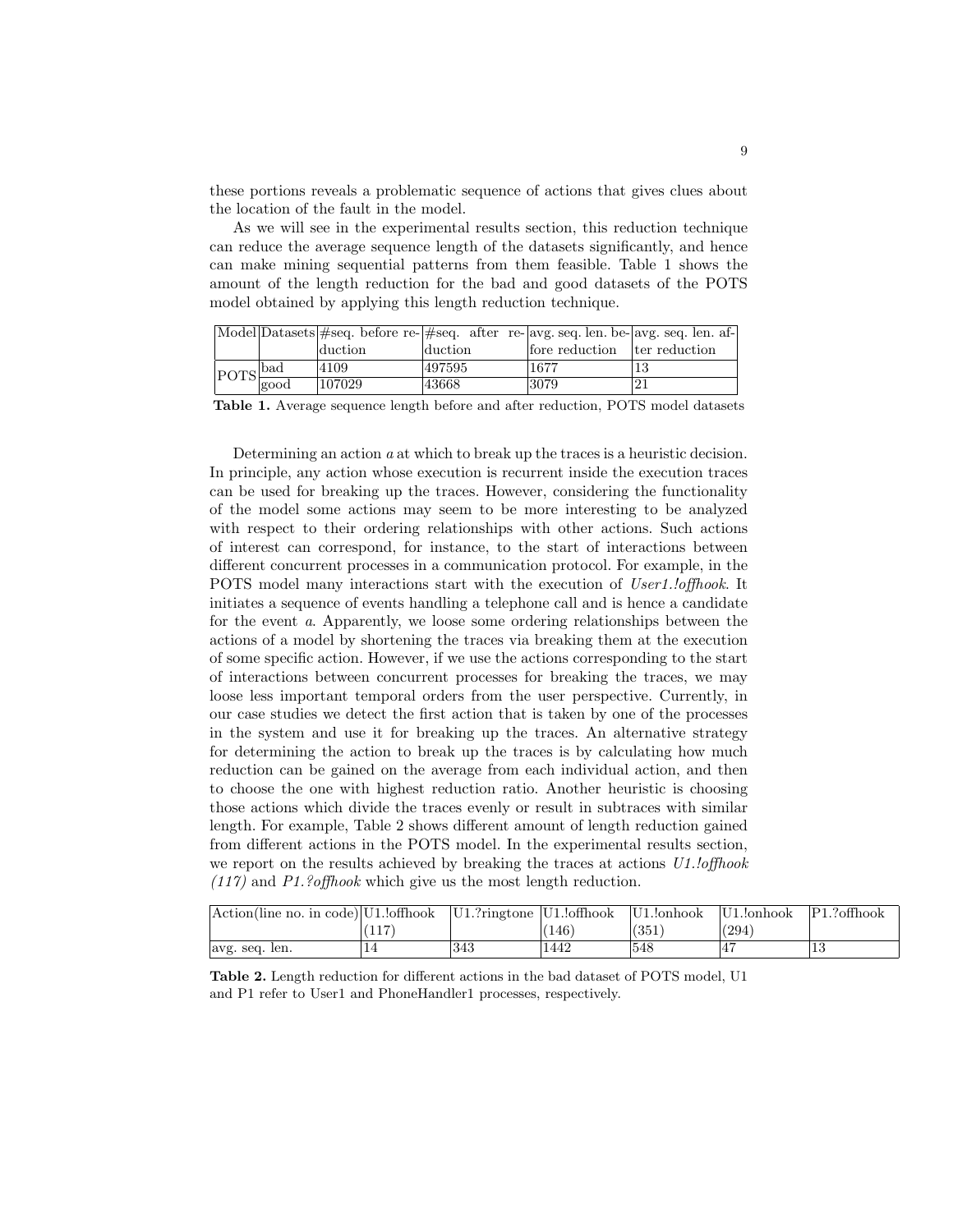Threats to Validity. It should be noted that this reduction technique is mainly applicable to execution traces that include repeating patterns of execution of actions, such as non-terminating communication protocols. For some large models the proposed reduction technique may still not sufficiently reduce the length of the execution traces. As we have seen the produced anomalies for explaining counterexamples only contain one execution of the action a. If however for understanding the cause of the property violation inside the counterexample, the isolation of an ordered sequence of events containing more than one execution of a is required, then the analysis of the subtraces would not be sufficient. In other words, since we loose some temporal order by analyzing only the subtraces, we may not be able to explain some concurrency bugs.

#### 3.4 Contrasting Sequential Patterns

For mining closed sequential patterns we use an algorithm called CloSpan [26]. The flowchart of our method is given in Fig. 2.



Fig. 2. Flowchart of explaining counterexamples method

The final result set of the method contains the distinguishing patterns representing the set of sequences of actions that are only frequent or typical in the bad dataset. This set is generated by equation (1). The user defined threshold values,  $T_B$  and  $T_G$  in equation (1) are, in fact, the parameters of our method. By decreasing the value of the support threshold, the number of the generated sequential patterns from a dataset of traces increases. In order to reduce the number of the mined patterns, we remove the patterns which are *substrings* of some other generated pattern. This is because the ordering relationship that can be inferred from these patterns can also be inferred from the longer patterns that these patterns are substrings of.

In order to facilitate the interpretation of the result set obtained by equation (1) we divide the anomalies into a number of groups so that each group contains patterns which are all subsequences of the longest pattern in that group. Fig. 4

10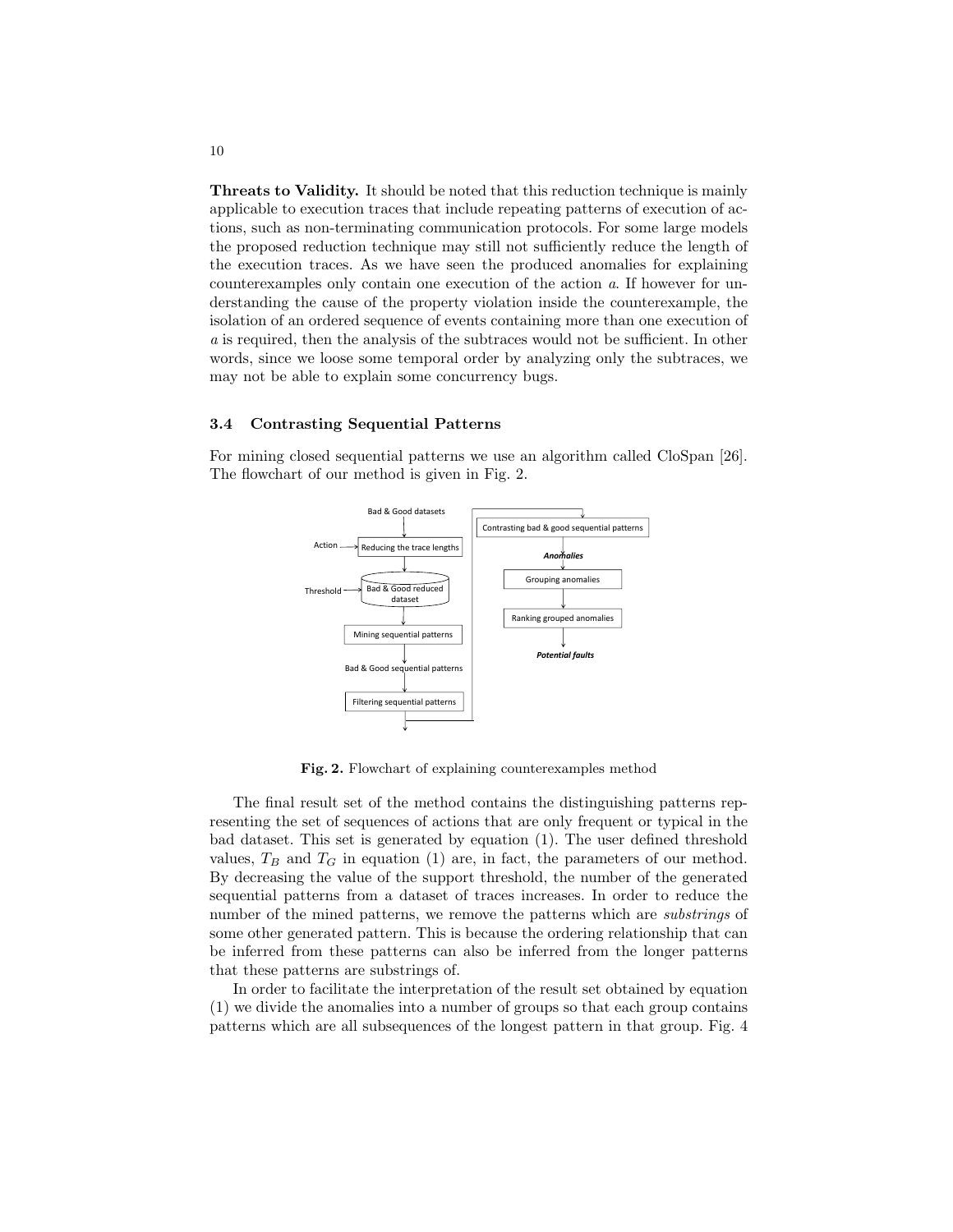shows an example of such a group of patterns. One temporal order that can be inferred from the longest pattern in Fig. 4 is  $\langle 334, 1426, 444 \rangle$ . From the subsequences of the longest pattern, it can be inferred that not always "1426" occurs between "334" and "444" because  $\langle 334, 444 \rangle$  is also frequent, and not always " $1426$ " is preceded by " $334$ " because  $\langle 1406, 1426, 444 \rangle$  is also frequent.



Fig. 3. Multiple occurrence of events inside an execution trace

Fig. 4. Patterns inside one group

The groups of patterns are then ordered based on the length of the longest pattern inside them. Groups with the shorter length of the longest pattern will be ranked higher because the analysis of these patterns by the user requires less effort.

# 4 Experimental Evaluation

The experiments that we report on in this section were performed on a 2.67 GHz PC with 8 GB RAM and Windows 7 64-bit operating system. The prototype implementation of our method was realized using the programming language C#.Net 2010. We discuss the results obtained by applying our method to a number of case studies.

Case Study 1: POTS Model. We first applied our method to the POTS model (see Sect. 2.2) in order to obtain explanations for the occurrence of deadlocks. The execution traces were shortened in length by breaking the original traces at the execution of the action *User1.!offhook* as it has been explained in Sect. 3.3. In order to study the effect of the threshold value on the number of the generated patterns in the result set we applied different threshold values, starting with a comparatively high threshold value of 90%. Fig. 5 shows how the number of the generated patterns is reduced after our filtering step. The reduction is by a factor of approximately 0.5. It also illustrates how the number of the closed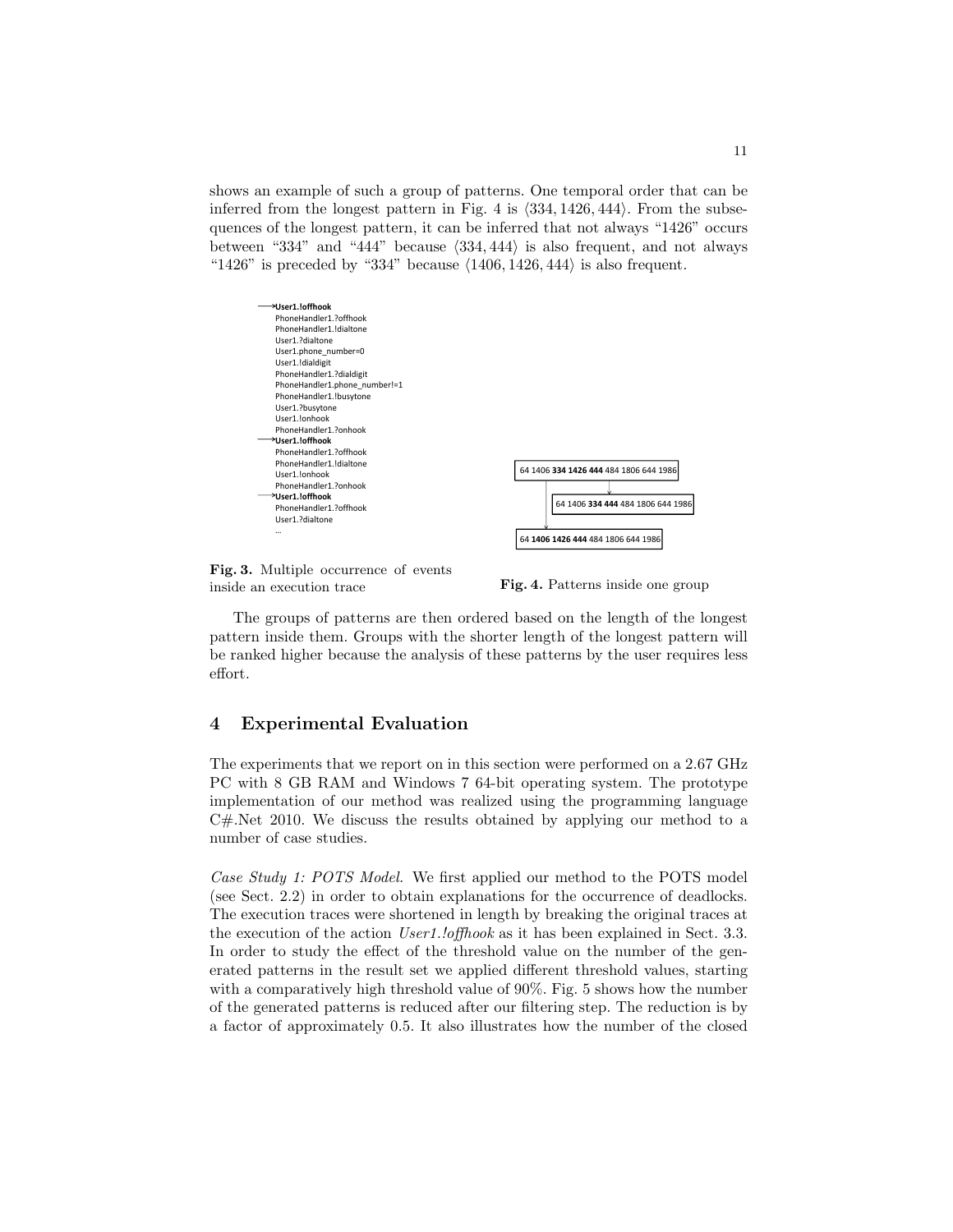sequential patterns increases when decreasing the threshold. Mining closed sequential patterns, which is the most time consuming step in our method after the dataset generation, takes 359.651 sec. and 0.074 sec. and consumes 31.327 MB and 3.69 MB of main memory for generating patterns from the good dataset of POTS with min sup of 10% and 90%, respectively.



Fig. 5. Number of the closed sequential patterns in the bad and good datasets before and after filtering.

In Fig. 6, the number of the anomalies obtained by equation (1) along with the number of the groups that these anomalies are divided into are given. From the figures 5 and 6, it can be inferred that although the number of the generated closed sequential patterns from the bad and good datasets can be quite high, the number of the anomalies that the user needs to inspect to understand the root cause of the deadlock is mostly less than 10, at least for thresholds of not less than 20. In Fig. 6, the precision of the method shows the number of the sequences in the result set which actually reveal some anomalous behavior. As this figure shows, only for the thresholds of 30%, 20% and 10% the precision is less than 100%. Considering the way that we generate the good and the bad datasets, these datasets may not include all the possible good and bad traces that can be produced by the execution of the model. In the final result set of the method, therefore, we may get some false positives that do not reveal any problematic behaviors in the model. The computed precision measure for each case study shows the number of the true anomalous sequences among all the sequences of the result set. This precision was calculated manually.

The manual inspection of the anomalous sequences in the result set of the method reveals some faults in the model. In fact, two faults can be detected from the result sets generated by the thresholds 20% and 10%. Other result sets which are generated by higher threshold values only reveal one fault. For example, one of the anomalous sequences for the support threshold of  $90\%$  is User1.!offhook, PhoneHandler1.?offhook, User1.?dialtone, while according to the behavior of the model the expected sequence from the user perspective is User1.loffhook, Phone-Handler1.?offhook, PhoneHandler1.!dialtone, User1.?dialtone. Considering the expected sequence a receiving dialtone message should always be preceded by a sending dialtone message. The anomalous sequence reveals a deviation from the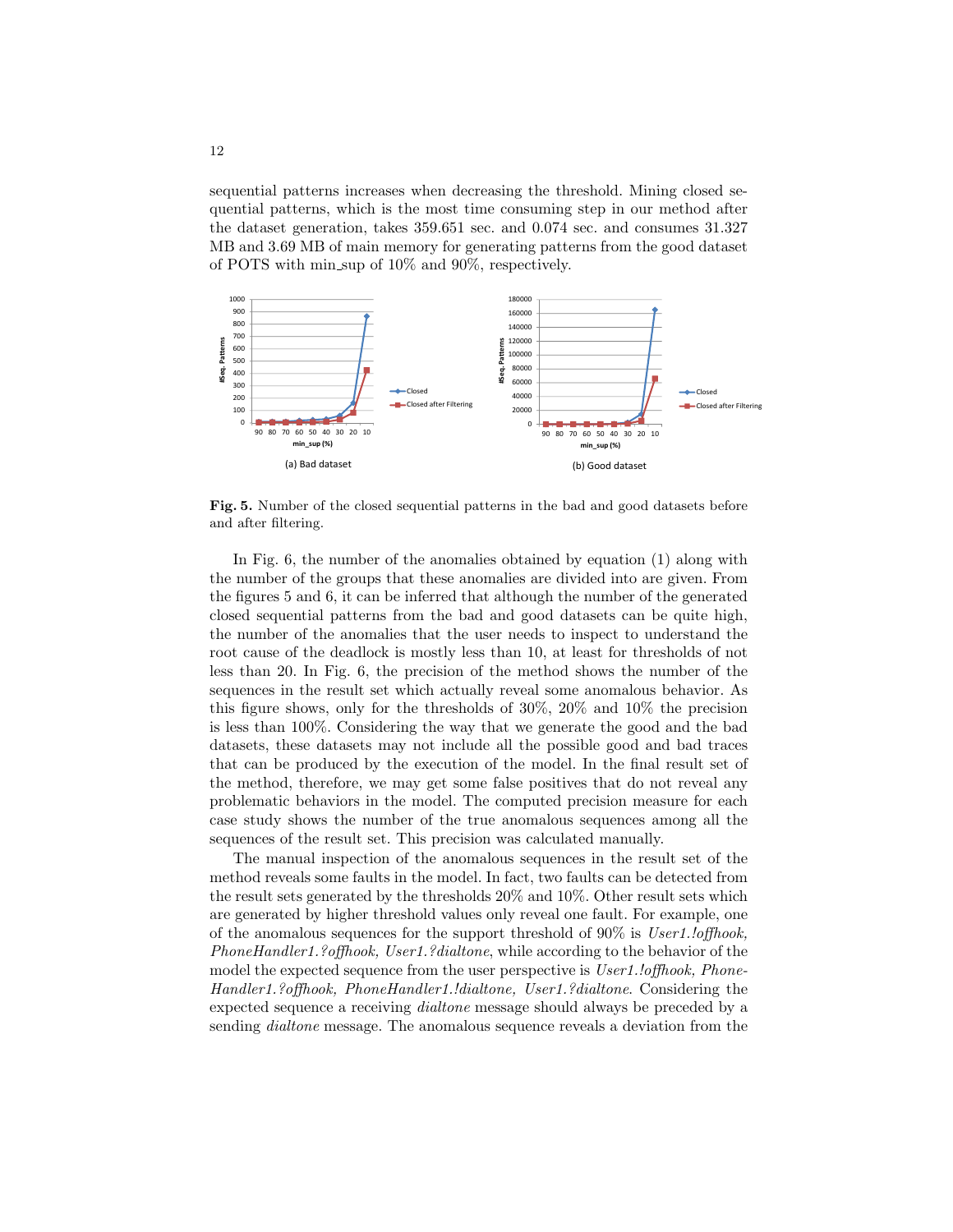

Fig. 6. Number of the anomalies, number of the groups of anomalies and the precision

expected sequence because in this sequence the receiving dialtone messages is not preceded by a corresponding sending dialtone message. This implicitly reveals the presence of an unread message in the channel. Finally, it can be inferred that there is a lack of synchronization between the user and the phone handler proctypes so that when the phone handler sends a dialtone message, the user instead of receiving that message takes another action.

By breaking the traces at PhoneHandler1.?offhook instead of User1.!offhook, by the support threshold of 90% a result set containing of 5 anomalies will be generated. In fact, these anomalies also reveal the same fault as explained above.

It must be noted that our method is not supposed to be complete, and we use the method as part of an iterative debugging process. After each run of the method, aided by the revealed anomalous sequences the user will try to remove as many causes of property violation as possible. In case the model still contains faults after being modified, the user will apply the method again. This procedure can be iterated until all the causes of property violation in the model have been removed. For example, we tried to remedy the problem in POTS by adding some code in the user proctype which removes a message dialtone from the channel between the user and the phone handler proctypes, if it is present, when sending an onhook message. After this modification, we again applied our method on the resulting model, this time the number of the generated counterexamples decreased from 4109 to 2229. The produced result set reveals that there is still a lack of synchronization between the user and the phone handler proctypes.

Case Study 2: Rether Model. The second model is a Real-time Ethernet protocol named Rether. It was obtained from [21]. In order to reduce the size and complexity of the original model from [21] we have reduced the values of its parameters. A detailed description of this model can be found in [12]. We applied our method to this model in order to explain the occurrence of a deadlock. The statement "i=0" of the Token proctype was used for breaking the execution traces because the interaction between the processes in this model starts with the execution of this statement. Table 3 shows the extent of the length reduction of the traces for this case study.

A threshold value of 2% was applied to the reduced length bad and good datasets for generating the sequential patterns. In Table 4 the number of the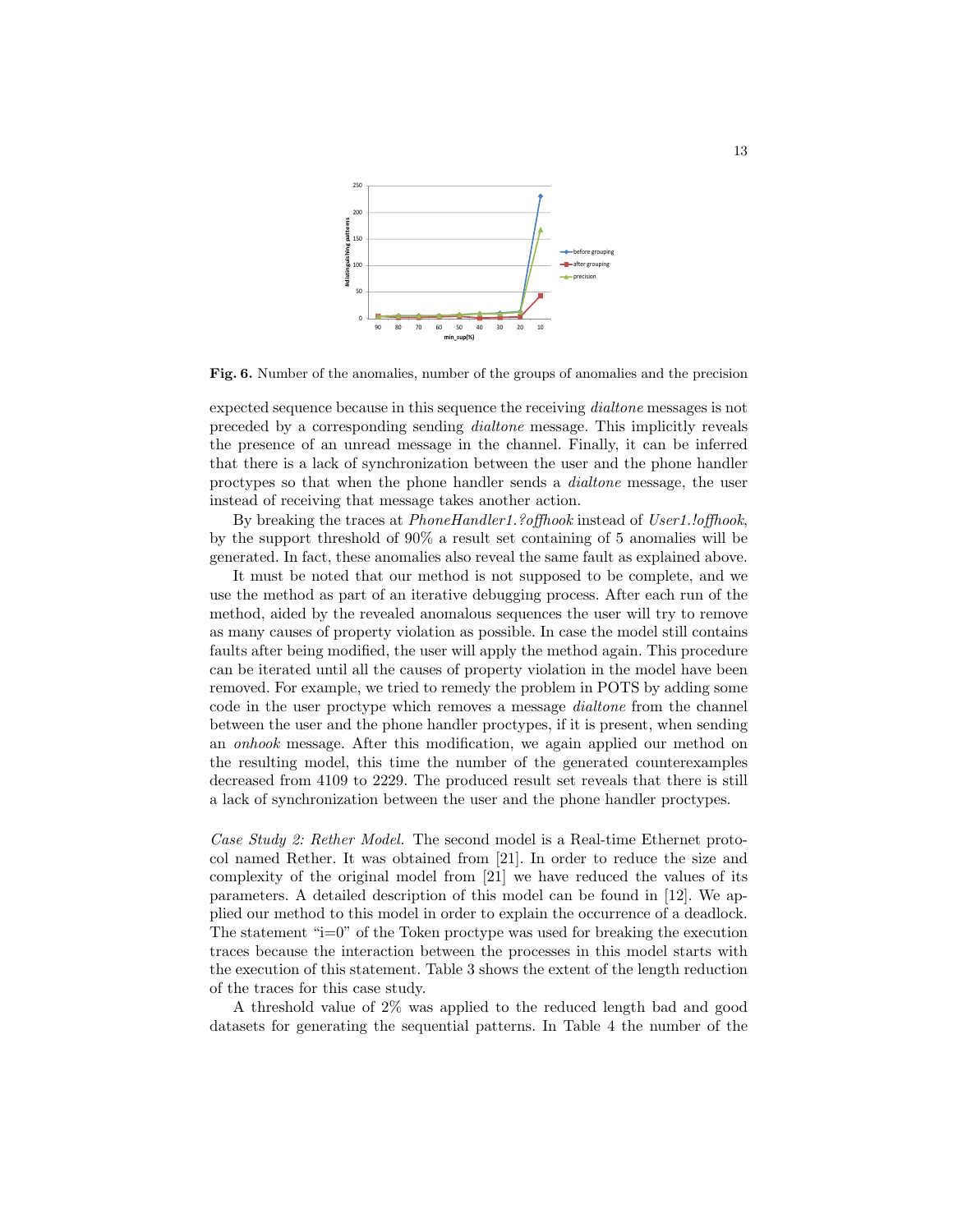|      |         |         | $ {\rm datasets} $ #seq. before re- $ $ #seq. after re- $ {\rm avg.}$ seq. len. be- $ {\rm avg.}$ seq. len. af- |    |
|------|---------|---------|-----------------------------------------------------------------------------------------------------------------|----|
|      | duction | duction | fore reduction ter reduction                                                                                    |    |
| bad  |         | 92      | 322                                                                                                             | 28 |
| good | 78      | 812     | 298                                                                                                             | 29 |

Table 3. Results of length reduction in the Rether model datasets

generated sequential patterns before and after filtering along with the number of the anomalies obtained by equation (1) and the number of the faults detected by the user inspection are given.

|      |     | $ {\rm datasets} $ #seq. patterns $ \text{#seq.}$ patterns $ \text{#anomalies} $ #groups of precision |     |                    | $\# detected$ |
|------|-----|-------------------------------------------------------------------------------------------------------|-----|--------------------|---------------|
|      |     | after filtering                                                                                       |     | <i>s</i> anomalies | lfaults       |
| bad  | 182 | 170                                                                                                   |     |                    |               |
| good | 466 | 244                                                                                                   | ∠.) |                    |               |

Table 4. Rether model results

Even though appr. 65% of the extracted groups reveal some problematic behavior in the system, the inspection of only 2 of them, corresponding to the first and the  $8^{th}$  groups in the ranked result set, is required for localizing an atomicity violation in one of the proctypes of the model. Due to space limitations we refer the interested reader to our previous work [12] for an extensive discussion of which specific sequence of actions reveals an atomicity violation in this model.

Comparison with our Previous Work. The fault localization method that we proposed in a precursory paper [12] aids the user in locating unforeseen interleavings inside the counterexamples of concurrent systems by extracting a set of short substrings of mainly length two that only occur in the bad dataset. These short substrings along with the corresponding counterexamples are given to the user for further analysis. For example, for this case study, this method generates 3 short distinguishing substrings of length two which are given to the user along with the corresponding counterexamples. With the aid of these substrings, the user needs to inspect on the average 30 events inside the corresponding counterexamples in order to identify the anomalous sequences pointing at an atomicity violation bug in the model. However, the anomalous sequences detected with the aid of the method proposed in this paper are in themselves indicative of the atomicity violation bug in the model. In other words, as opposed to our precursory work an inspection of counterexamples is not required at all. Specifically, in order to detect an atomicity violation in this case study, an anomalous sequence of at least length 30 needs to be isolated inside a counterexample. With the aid of the short substrings of length 2 extracted by our previous method, the user still needs to inspect the counterexample in order to isolate an anomalous sequence of length 30, even though these substrings facilitate the user inspection greatly. However, the groups of anomalies generated by the method of this paper contain the anomalous sequence of length 30 required for locating the atomicity violation in the model. In fact, the last 7 events of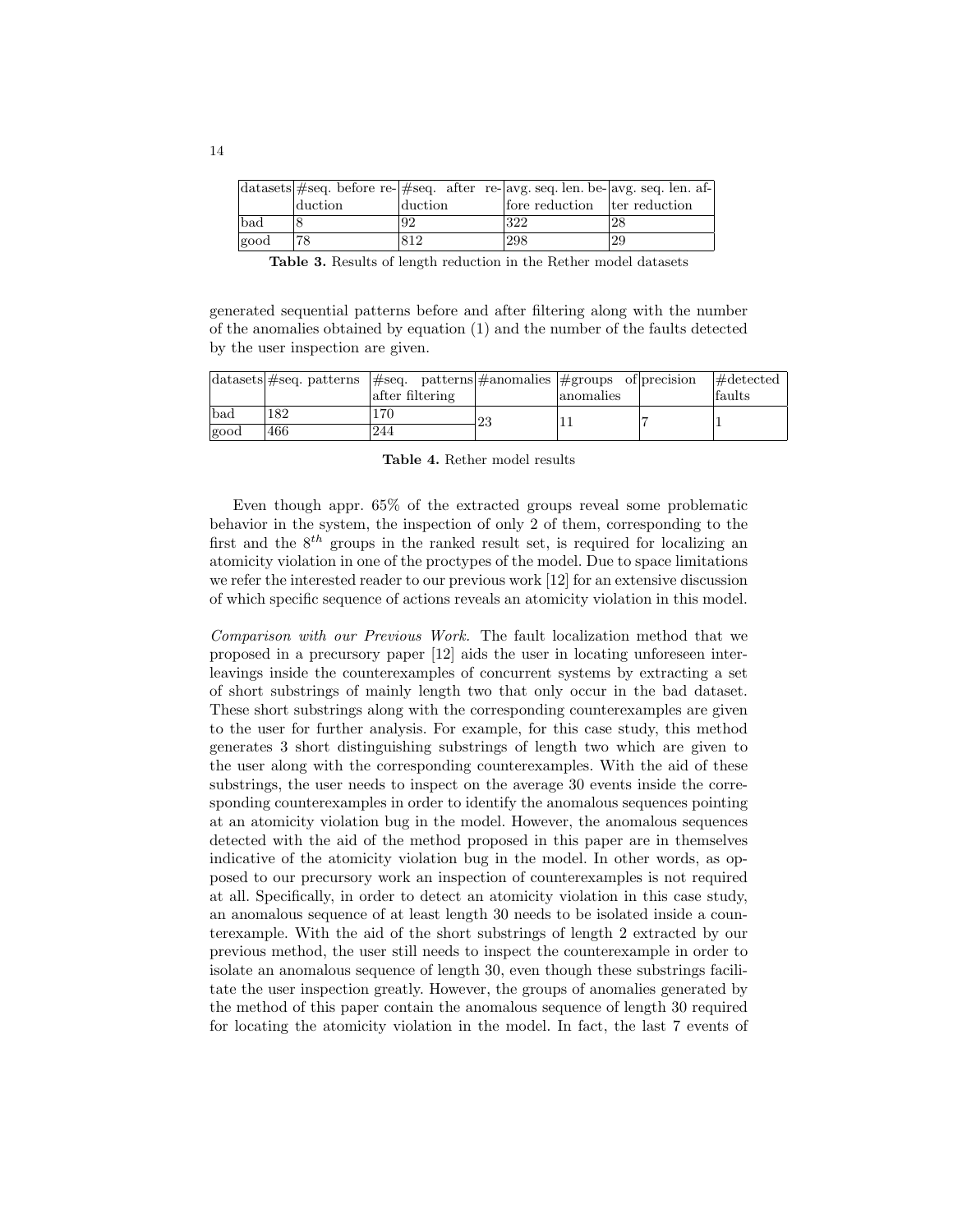this sequence appear in the first group of the ranked result set and the rest of the events are included in the  $8^{th}$  group. We contend that the current method imposes less inspection effort on the user for locating the faults in the model.

Case Study 3: Railway Model. We finally applied our method to explain counterexamples indicating the violation of a safety property in the small railroad crossing example which is also used as a sample case study in [11]. The desired safety property is that the car and the train should never be in the crossing simultaneously, which is considered a hazardous state of the system. In this small model, the length reduction step was not necessary.

Table 5 summarizes all the figures related to this model and the achieved results by applying the high support threshold value of 90%. The detected anoma-

| $ {\rm datasets} $ #seq. $ {\rm avg.} $ |    |      | $seq. \#seq.$ | $ \# \text{seq.}$ patterns $ \# \text{anomalies} $ | $\# \text{detected}$ |
|-----------------------------------------|----|------|---------------|----------------------------------------------------|----------------------|
|                                         |    | len. |               | patterns after filtering                           | faults               |
| bad                                     | 28 | ТÐ   |               |                                                    |                      |
| good                                    | 85 |      |               |                                                    |                      |

Table 5. Railway model results

lous sequence reveals a sequence of actions that leads the system to an undesired state in which the variables "carcrossing" and "traincrossing" have both the value "1". This indicates that both a car and a train are in the crossing at the same time, which is equivalent to a hazard state. This sequence, in fact, guides the user to the location of an atomicity violation bug in the "Gate" proctype. The presumed intention of the model designer is that the transmission of the signal "1" through the *qateCtrl* channel would be performed atomically with the changing of the global variable "gatestatus" to "1". However, due to the fault in the model, the execution of these two statements is interleaved with some other concurrent actions and leads the system to a hazard state.

# 5 Related Work

In this section, we briefly discuss closely related work that has not yet been addressed in earlier sections.

Pattern Mining in Software Analysis. Data mining techniques have proven to be useful in the analysis of very large amounts of data produced in the course of different activities during various states of the software system development cycle. Frequent pattern mining techniques which find commonly occurring patterns in a dataset are broadly used for mining specifications and localizing faults in program code [15, 14, 19, 5, 22]. The work documented in [15] adapts sequential pattern mining techniques in order to mine specifications from recorded traces of software system executions. It seems that the patterns generated by this method can also be used for counterexample explanation. However, we faced scalability issues in applying this method to the POTS model case study that we introduce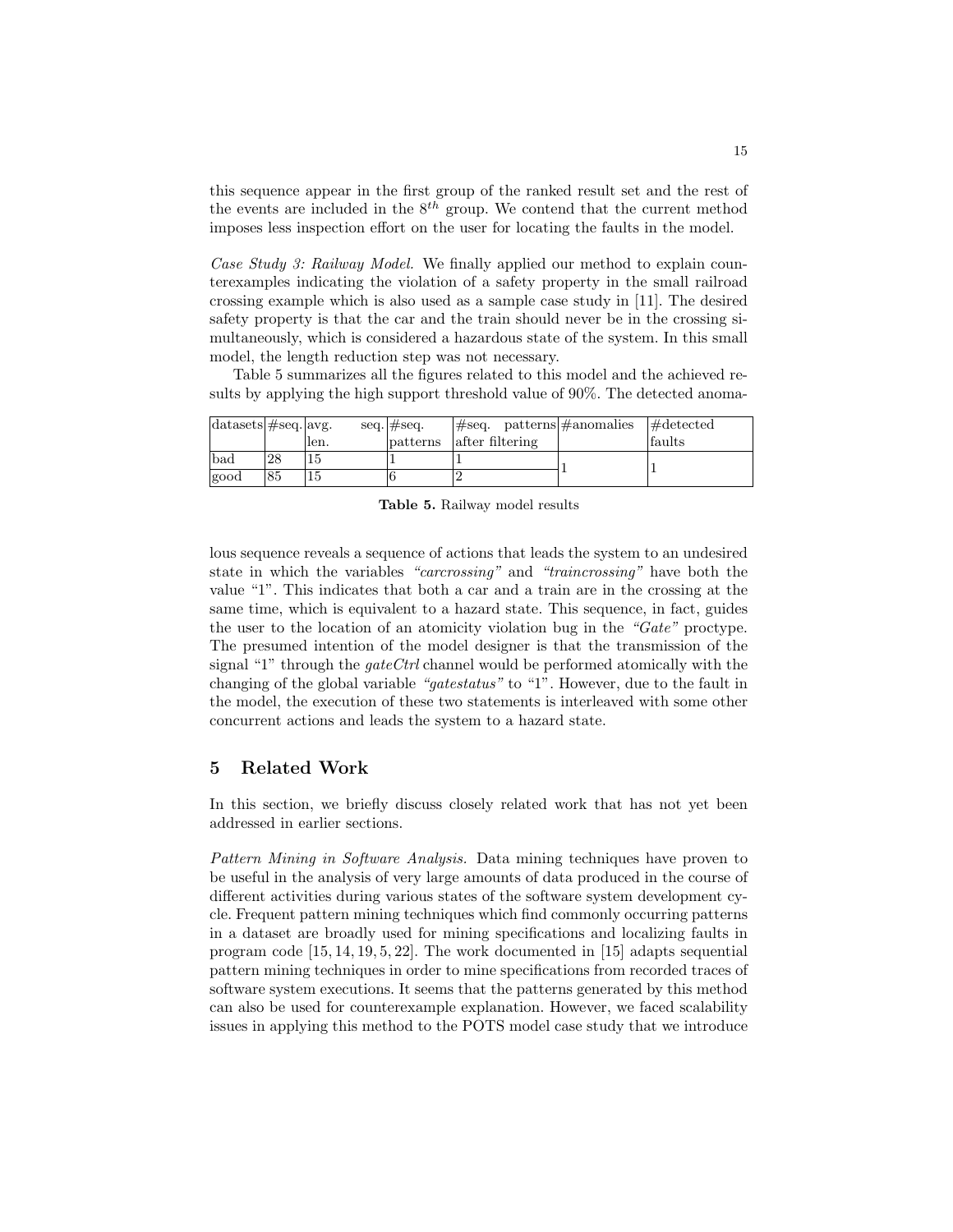in Section 2.2. The longest distinguishing patterns between the bad and the good datasets that could be generated by this method were only 2 events long and did not carry any interesting information with respect to ordering relationships amongst events. CHRONICLER [22] is a static analysis tool which infers function precedence protocols defining ordering relationships among function calls in program code. For extracting these protocols a sequence mining algorithm is used. The methods in [14, 19, 5] use graph and tree mining algorithms for localizing faults in sequential program code. A commonality of these methods is that they first construct behavior graphs such as function call graphs from execution traces. They then apply a frequent graph or tree mining algorithm on the passing and failing datasets of constructed graphs in order to determine the suspicious portions of the sequential program code. As opposed to this approach, our goal is to identify sequences of interleaved actions in concurrent systems, which the above cited works are unable to provide.

Concurrency Bug Detection Methods. AVIO [16] only detects atomicity violations and, as opposed to our method, is tailored to only identify single variable bugs. Examples of tools which only focus on detecting data races are lockset bug detection tools [23] and happens-before bug detection tools [18]. In contrast to these approaches, which lack generality and rely on heuristics that are specific to a class of bugs, the output of our method in the form of anomalous sequences can be indicative to any type of concurrency bugs in the program design that can be characterized by a reachability property.

The work described in [17] proposes a more general approach for finding concurrency bugs based on constructing context-aware communication graphs from execution traces. Context-aware communication graphs use communication context to encode access ordering information. A key challenge of this method is, however, that if the relevant ordering information is not encoded, bugs may not lead to graph anomalies and therefore remain undetected. Our method does not rely on such an encoding but directly analyzes the temporal ordering of the event. It therefore appears to be more general than the approach in [17].

Counterexample Explanation Methods. In [12], we provide a detailed comparison of our method with a closely related work by Groce and Visser [7]. For that comparison, the arguments given in [12] are also valid for our current work, because, in fact, the current method is the enhancement of our precursory work. The causality checking method proposed in [11] computes automatically the causalities in system models by adapting the counterfactual reasoning based on the structural equation model (SEM) by Halpern and Perl [8]. This method identifies sequences of events that cause a system to reach a certain undesired state by extending depth-first search and breadth-first search algorithms used for a complete state space exploration in explicit-state model checking. It seems that the main superiority of our method is less computational cost in terms of memory and running time for detecting at least one fault in the model. The causality checking method considers all the possible finite good and bad execution traces for identifying the combination of events which are causal for the violation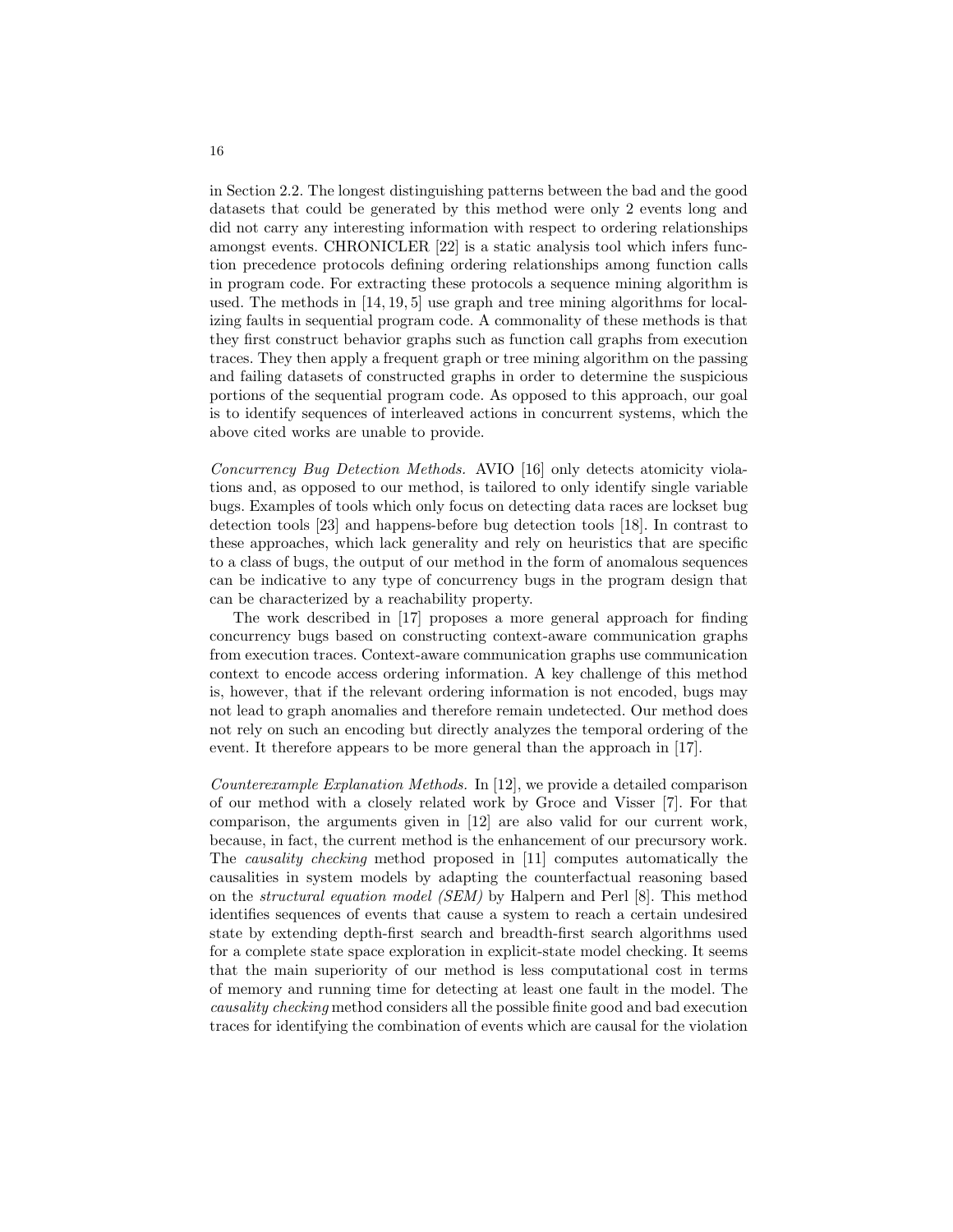of a safety property. Since we do not seek completeness, our mining method is still applicable even if the datasets do not include all the possible good and bad execution traces, which can be an impediment in practice.

Some other automated counterexample explanation techniques such as [3, 24, 6] only take the values of program or model variables into account when computing which variable values along a counterexample trace cause a violation of some desired property. In contrast, the method we propose here considers the order of execution of actions and can hence explain property violations which are due to a specific order of execution of actions.

## 6 Conclusion

We have presented an automated method for the explanation of model checking counterexamples for concurrent system models. From a dataset of counterexamples we extract a number of anomalous sequences of actions that prove to point to the location of the fault in the model by leveraging a frequent pattern mining technique called sequential pattern mining. An experimental analysis showed the effectiveness of our method for a number of indicative deadlock checking case studies.

In future work we plan to reduce the computational effort that our method entails by imposing a limit on the number of context switches in generation of the good and the bad traces.

Acknowledgements. We wish to gratefully acknowledge a careful review of this work by Georg Weissenbacher.

## References

- 1. R. Agrawal and R. Srikant. Mining sequential patterns. In ICDE, 1995.
- 2. C. Baier and J.-P. Katoen. Principles of Model Checking. The MIT Press, Cambridge, Massachusetts, 2008.
- 3. I. Beer, S. Ben-David, H. Chockler, A. Orni, and R. Trefler. Explaining counterexamples using causality. In Proceedings of CAV, LNCS. Springer, 2009.
- 4. G. Dong and J. Pei. Sequence Data Mining. Springer, 2007.
- 5. G. D. Fatta, S. Leue, and E. Stegantova. Discriminative pattern mining in software fault detection. In Proceedings of the 3rd international workshop on Software quality assurance, 2006.
- 6. A. Groce, S. Chaki, D. Kroening, and O. Strichman. Error explanation with distance metrics. In International Journal on Software Tools for Technology Transfer (STTT), 2006.
- 7. A. Groce and W. Visser. What went wrong: Explaining counterexamples. In Model Checking Software, LNCS. Springer, 2003.
- 8. J. Halpern and J. Pearl. Causes and explanations: A structural-model approach. part I: Causes. In The British Journal for the Philosophy of Science, 2005.
- 9. G. J. Holzmann. The SPIN Model Checker: Primer and Reference Manual. Addision-Wesley, 2003.